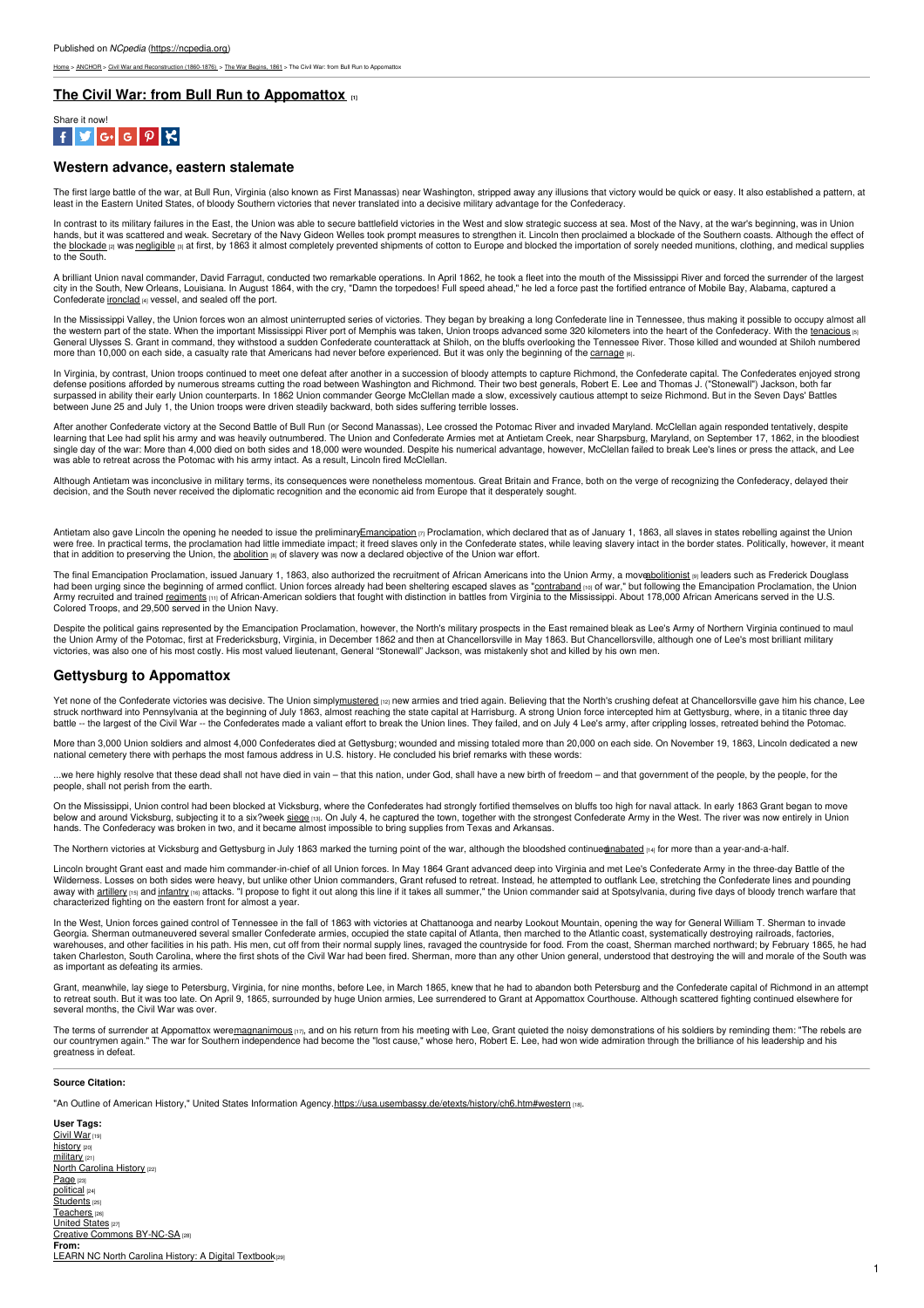**Copyright Date:** 2009 **People:**



BRIGADIER-GENERAL U. S. GRANT [30]

Ulysses S. Grant



Confederate General Robert E. Lee was a U.S. Army Colonel before the Civil War.

## **Related Topics:**

North Carolina Civil War [Sesquicentennial](https://www.ncdcr.gov/about/special-programs/civil-war-sesquicentennial) [32]

**Primary Sources:**